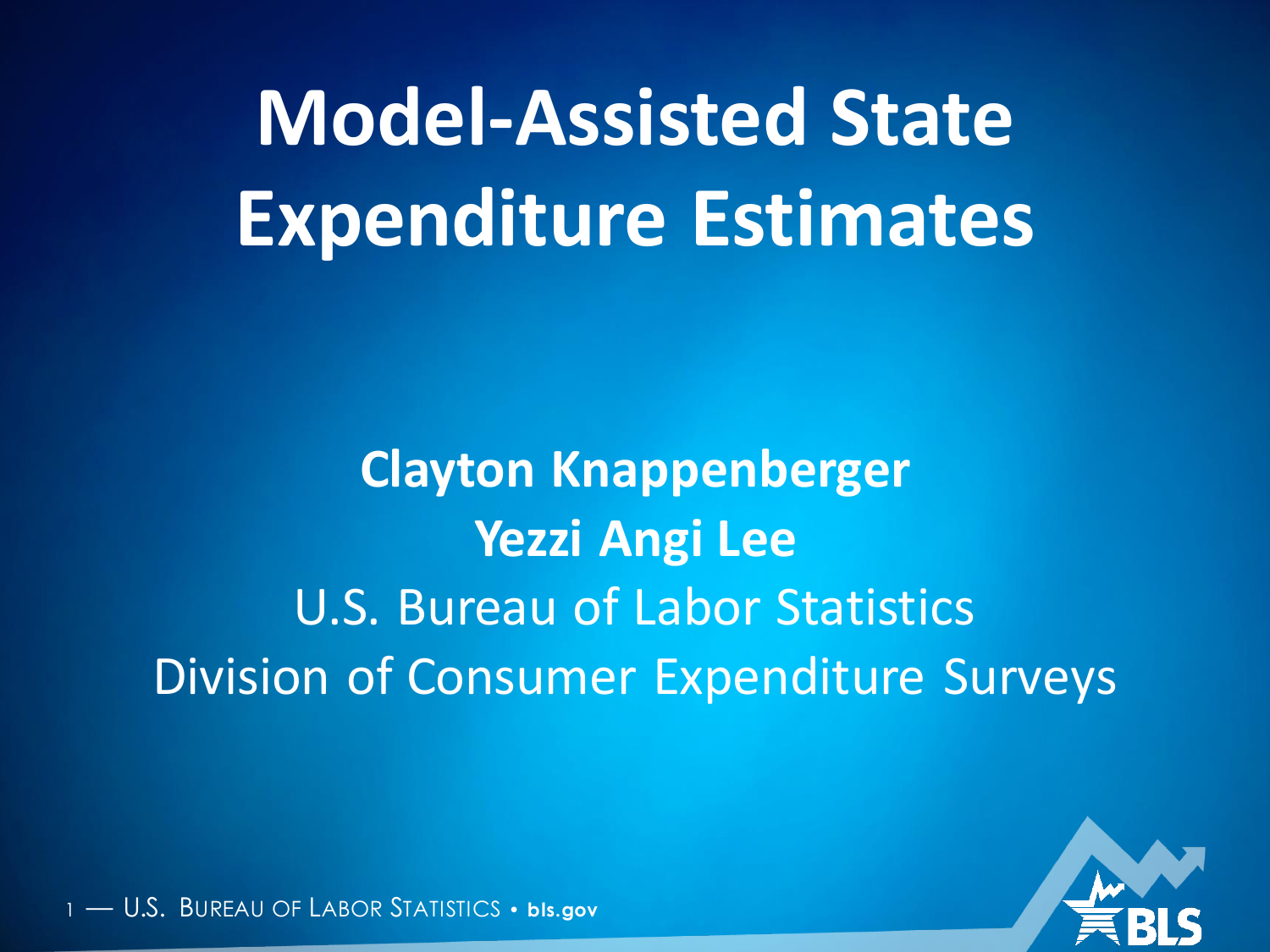## **Outline**

■ Consumer Expenditure Surveys (CE)

#### ■ Project Goal

- ▶ Existing Products
- **Provide Additional States**
- Model-Assisted Method
	- Why use MAEs?
	- Auxiliary Data Used
- Models Explored
	- Cross-validated Errors
- ◼ Results/Comparisons/Limitations

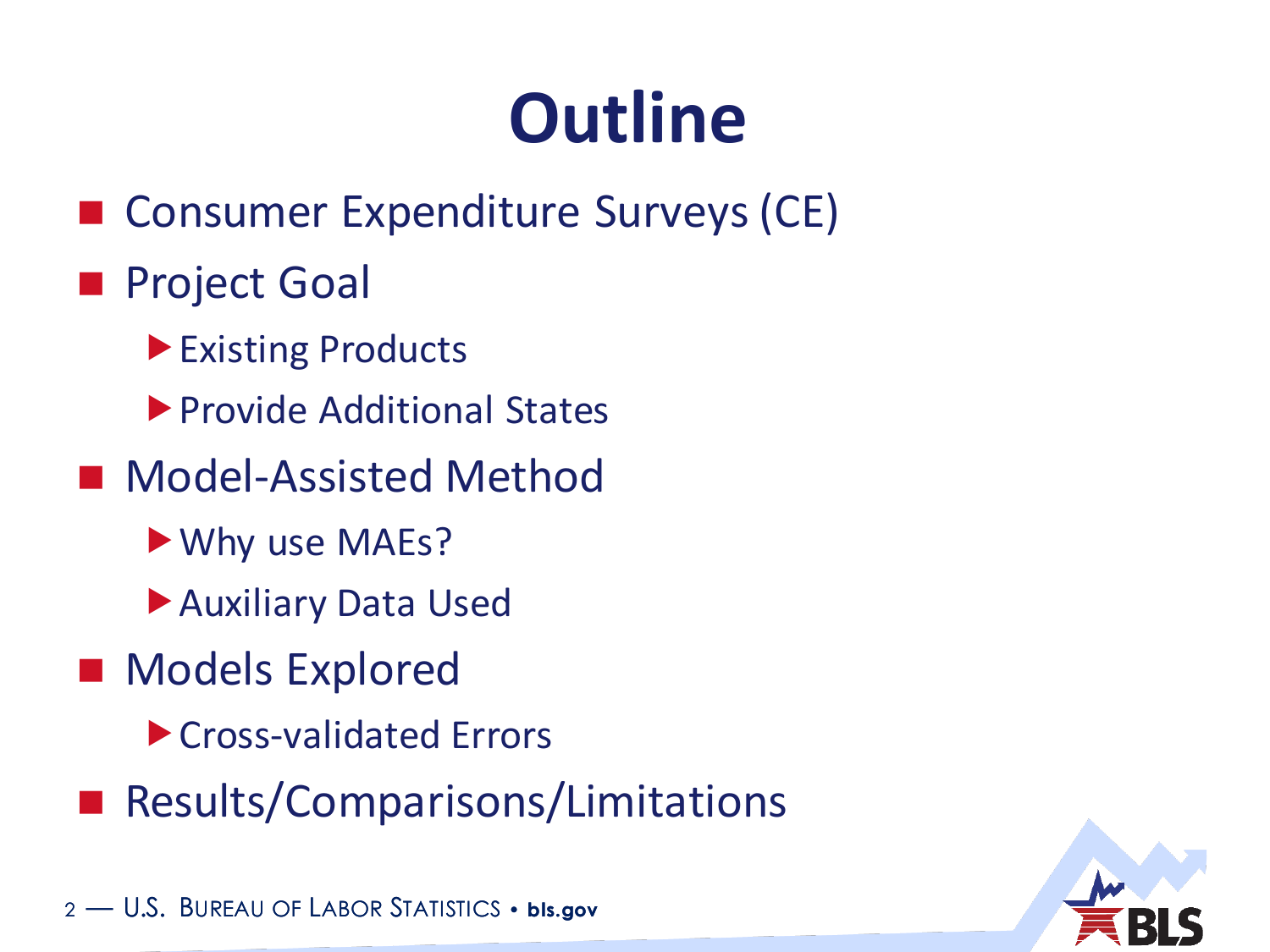## **Consumer Expenditure Surveys**

■ Two surveys providing data on expenditures, income, and demographics of US consumers

| <b>Quarterly Interview Weekly Diary</b> |                          |
|-----------------------------------------|--------------------------|
| Large purchases                         | <b>Small purchases</b>   |
| <b>Recurring payments</b>               | <b>Frequent spending</b> |
| Three-month recall                      | Contemporaneous          |
| <b>Rotating panel</b>                   | <b>Rotating panel</b>    |
| <b>Four waves</b>                       | Two waves                |

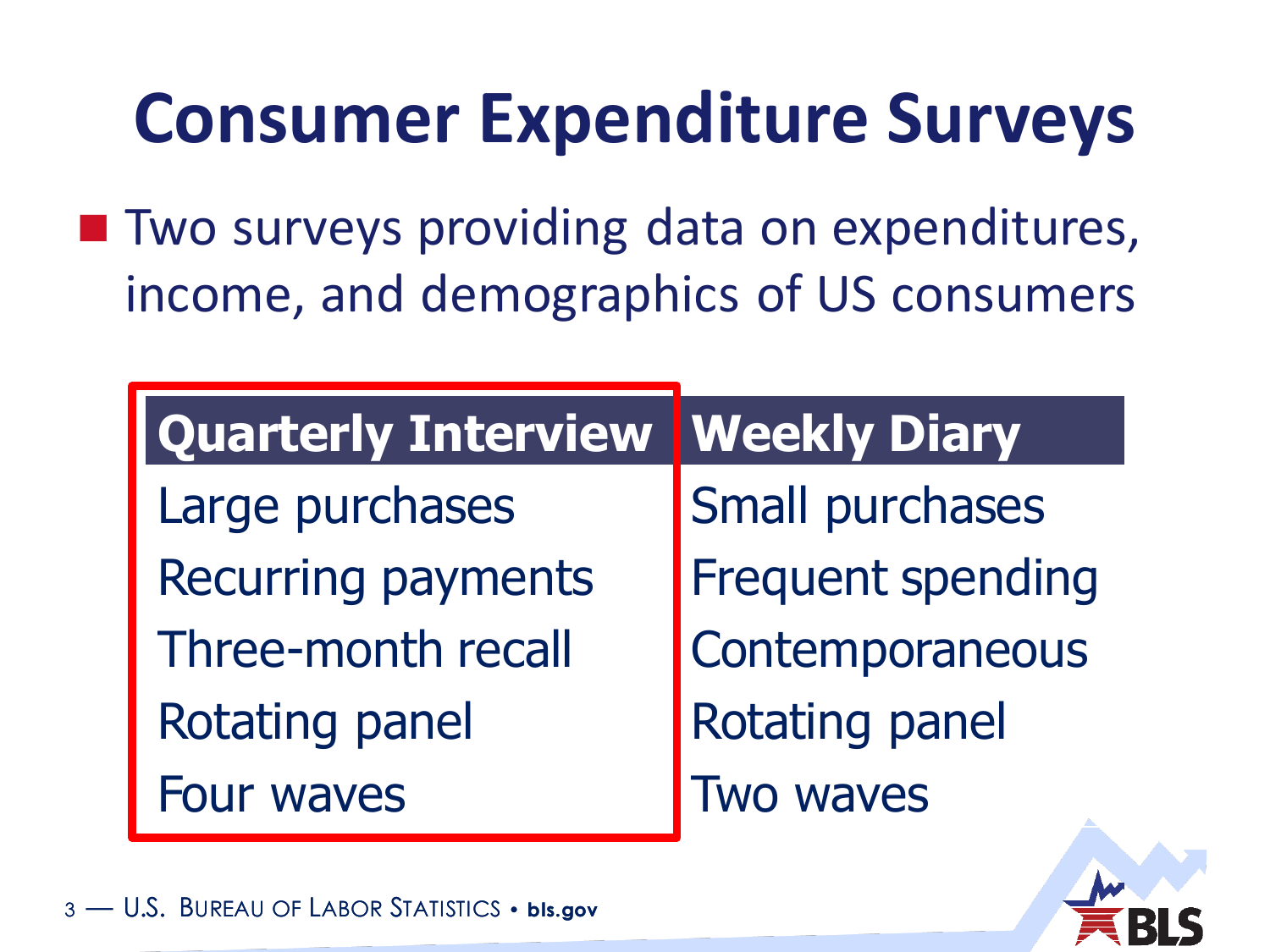## **Project Goal**

- CE Sample is meant to represent the US noninstitutional civilian population
- Currently publish
	- ▶ 4 Regions, 9 Divisions, 5 States, and 23 major urban areas
- Users frequently ask us for States
	- **Can machine learning help us?**

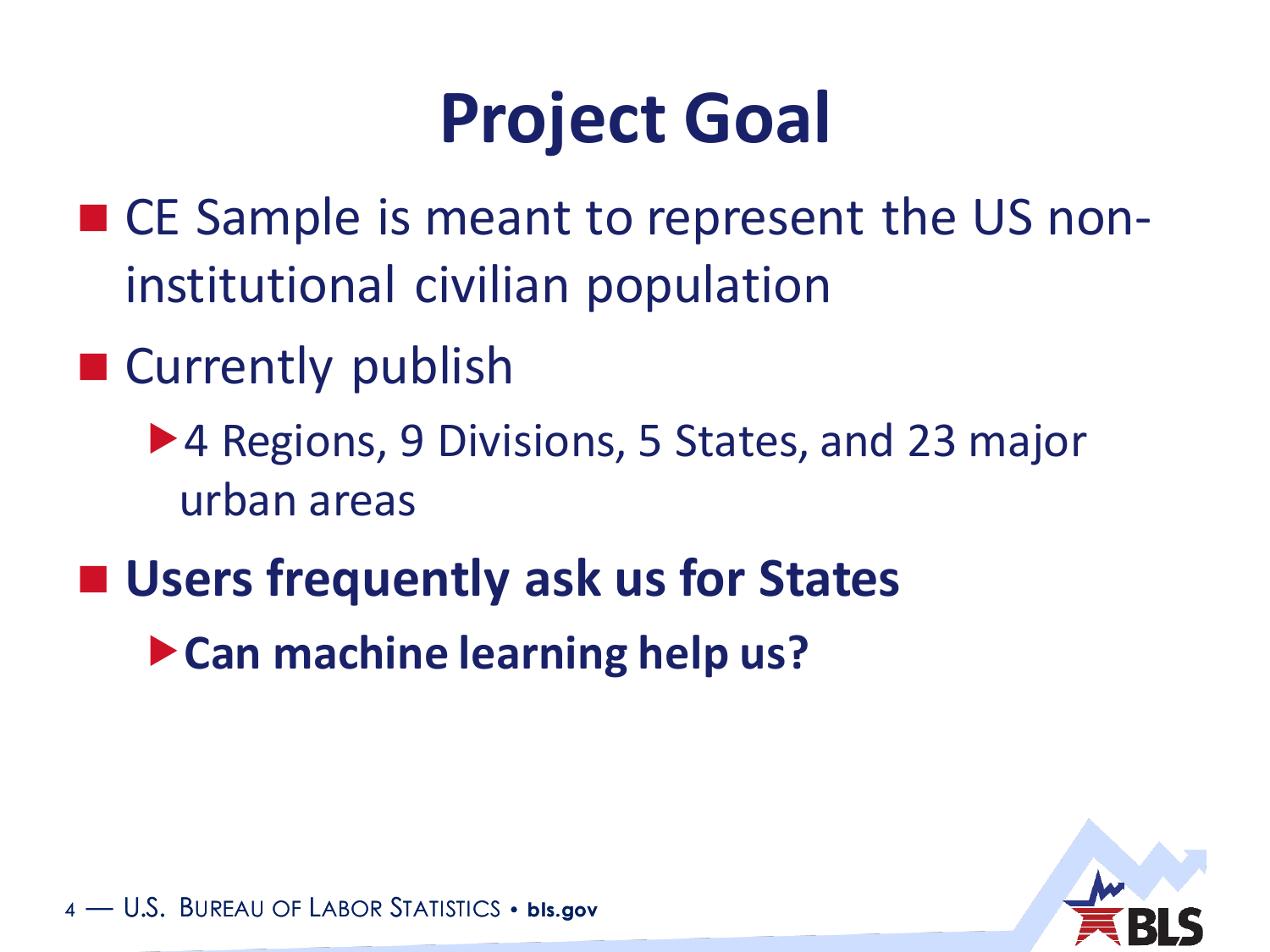## **Existing State-level products** ■ CE currently provides estimates for 5 States ▶ Large and representative samples

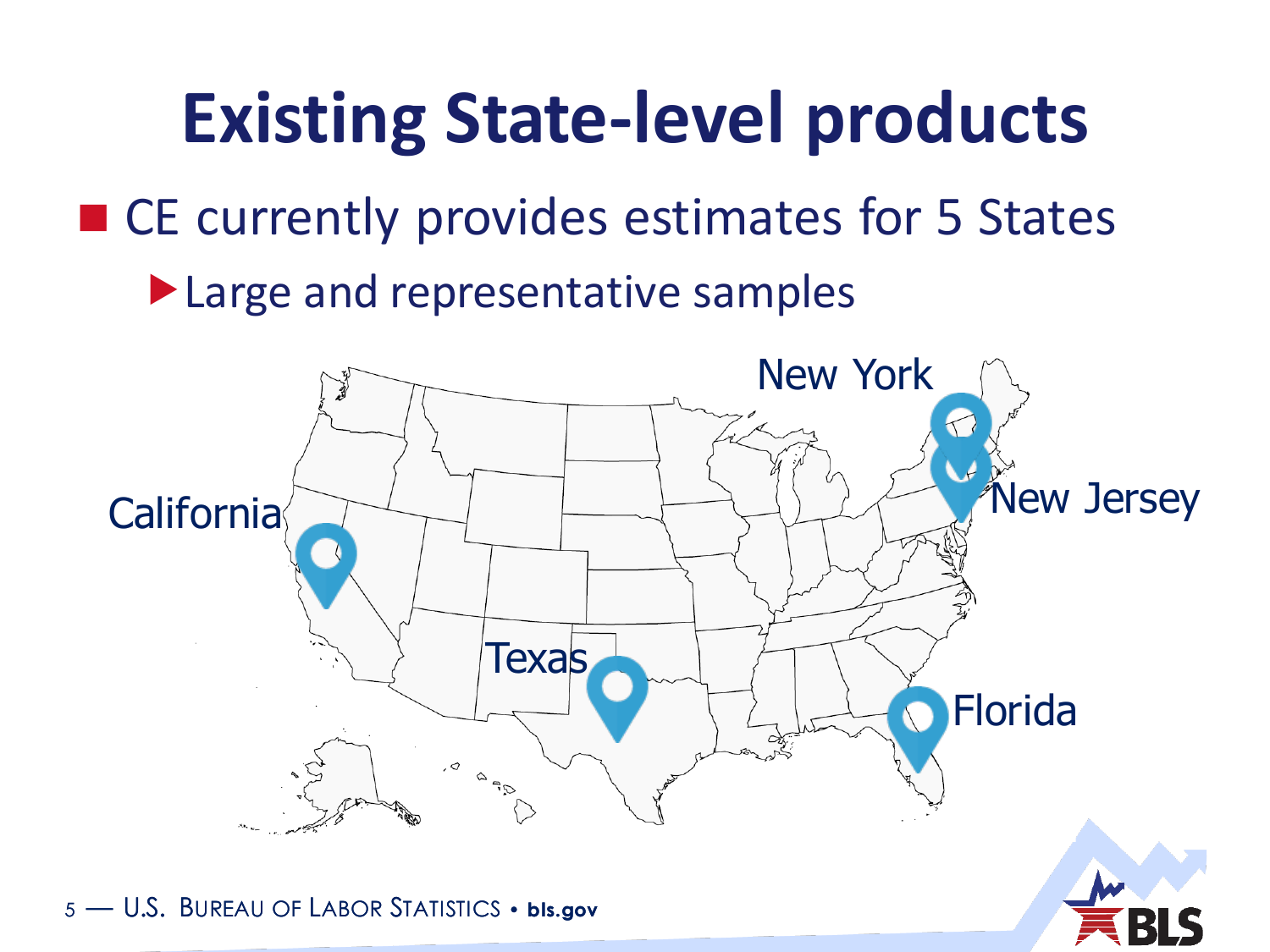## **Provide Additional States!**

#### ■ Feasibility study using Gradient Boosting Machines

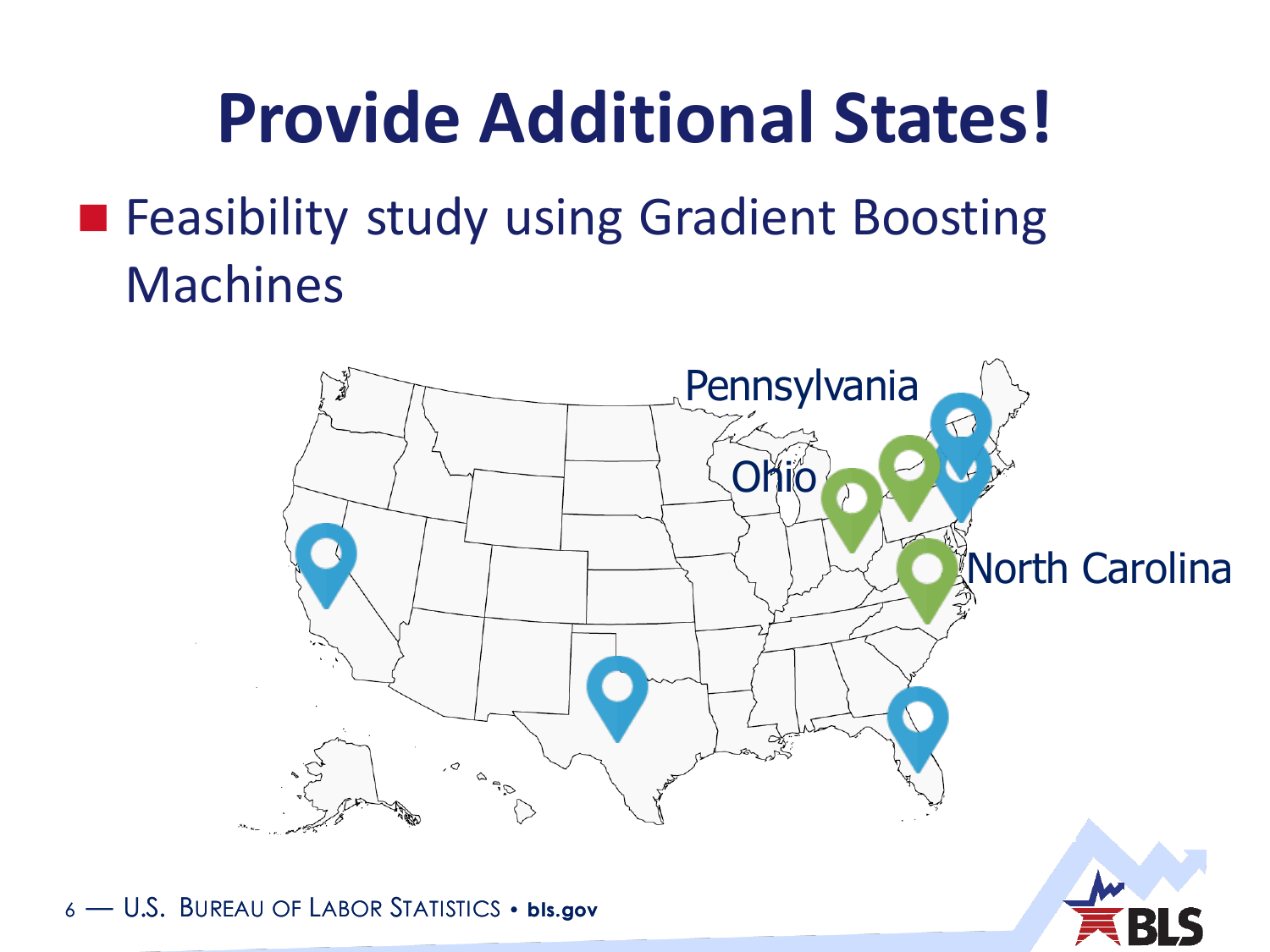## **Model-Assisted Method**

■ Using a model to combine sample data with auxiliary data from areas not sampled

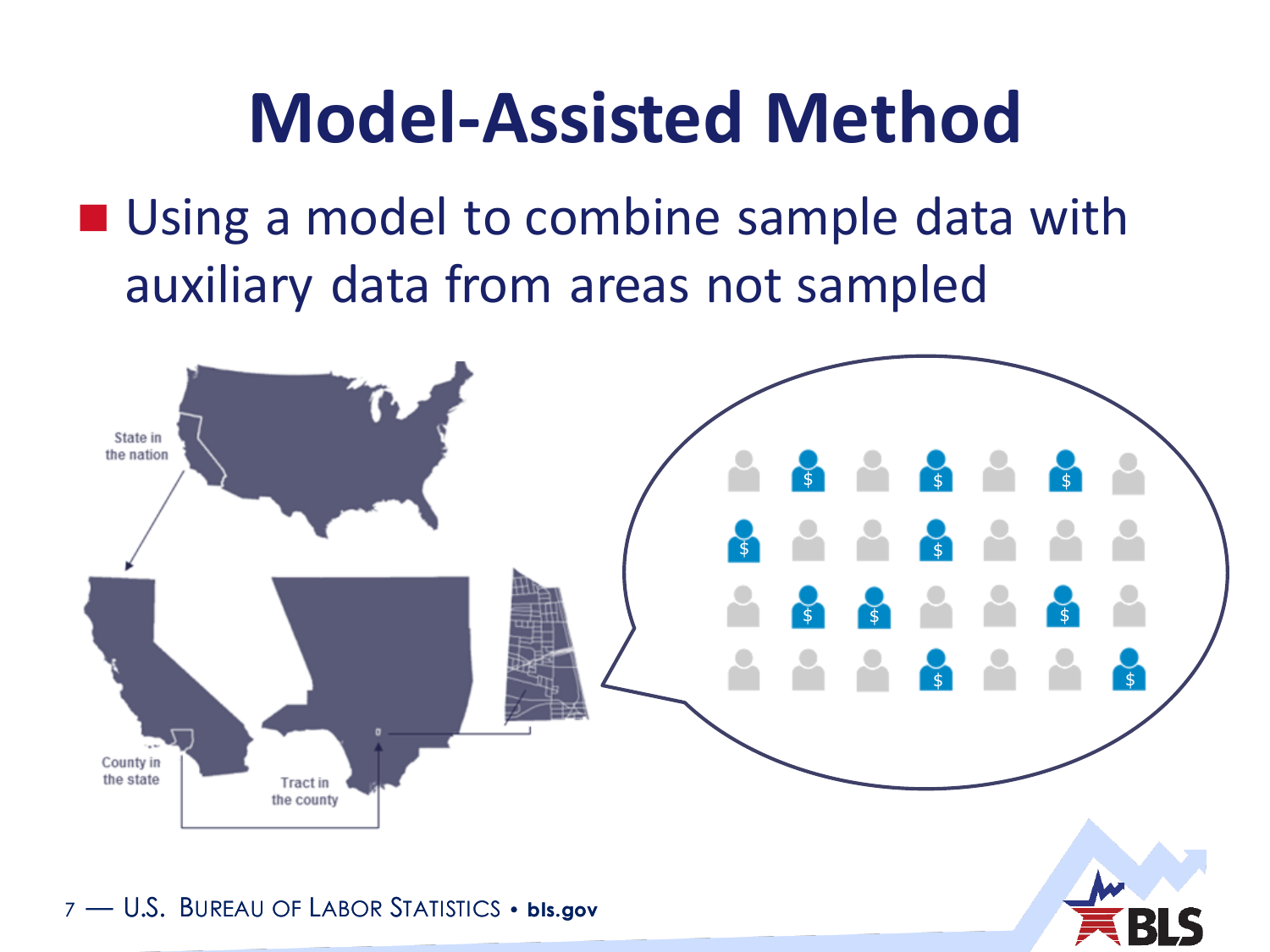## **Model-Assisted Method**

### ■ Model predicts expenditures for each area in the auxiliary data giving us total coverage

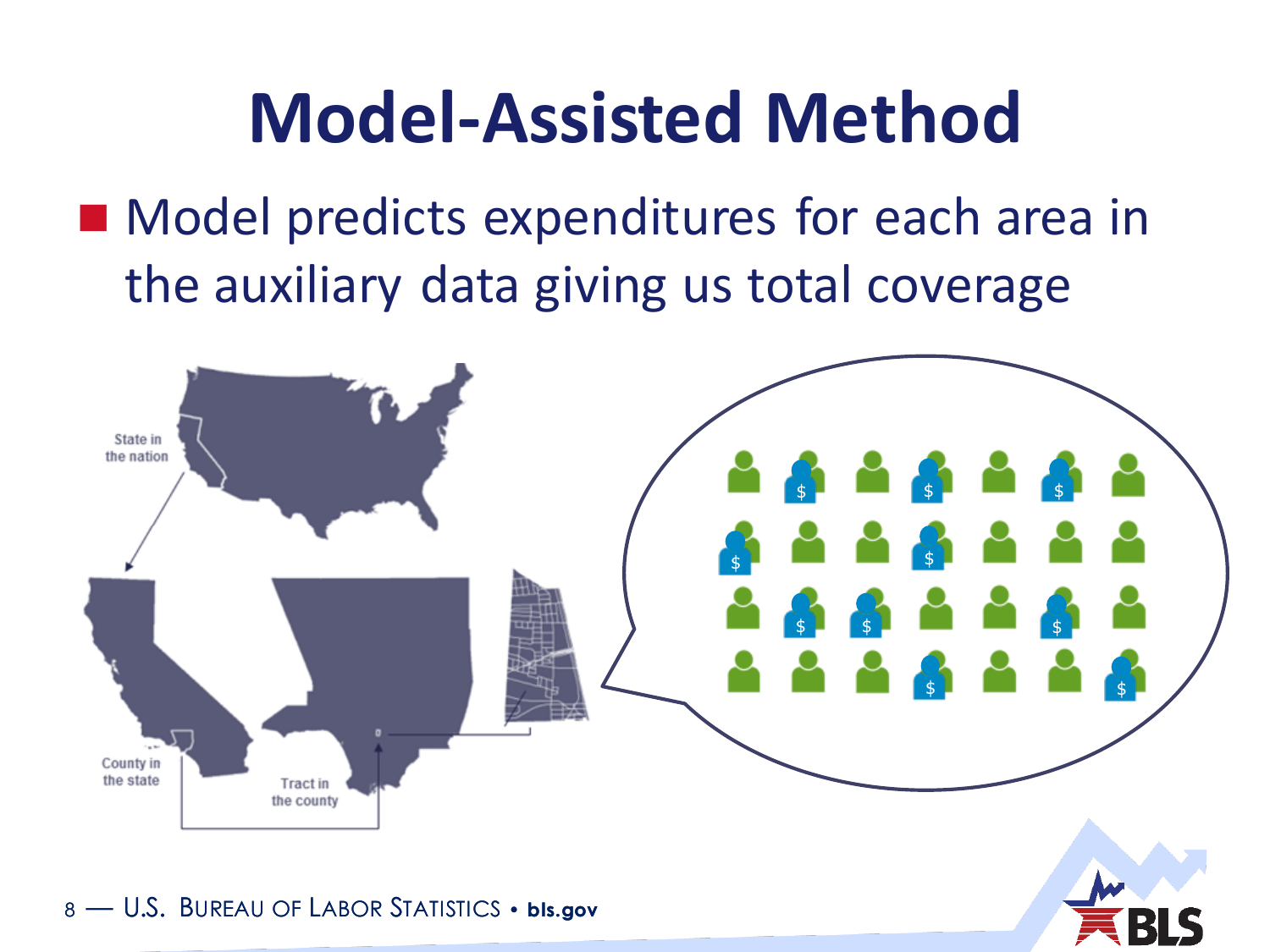## **Model-Assisted Method**

$$
DIFF(y, \widehat{M}) = \sum_{k \in U} \widehat{m}(x_k) * N_k + \sum_{k \in S} \frac{y_k - \widehat{m}(x_k)}{\pi_k \bigoplus}
$$

- 1. Predicted Expenditures (*m*)
- 2. Number of HH (*N*) in the tract (*i*)
- 3. Reported Expenditures (*y*) \$
- 4. Selection probability (*π*)
- 5. Survey correction

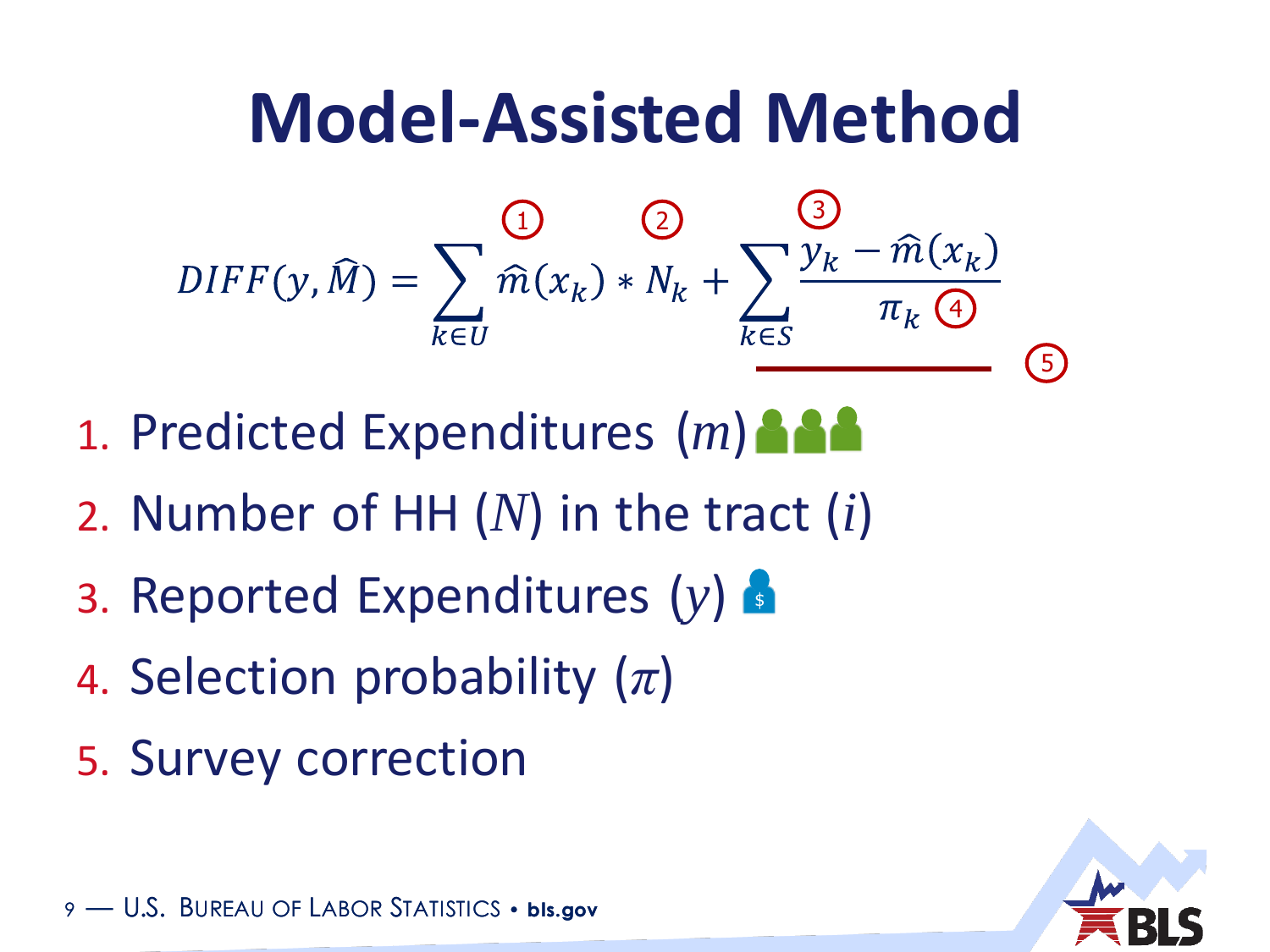## **Why Use MAEs?**

- Best of both worlds!
	- Unbiased estimate (if either term is unbiased)
	- More precise than just the survey estimate
- $\blacksquare$  Doesn't depend too much on  $\widehat{m}$ 
	- ▶ Breidt and Opsomer (2017) show a range of Machine Learning models can work for this

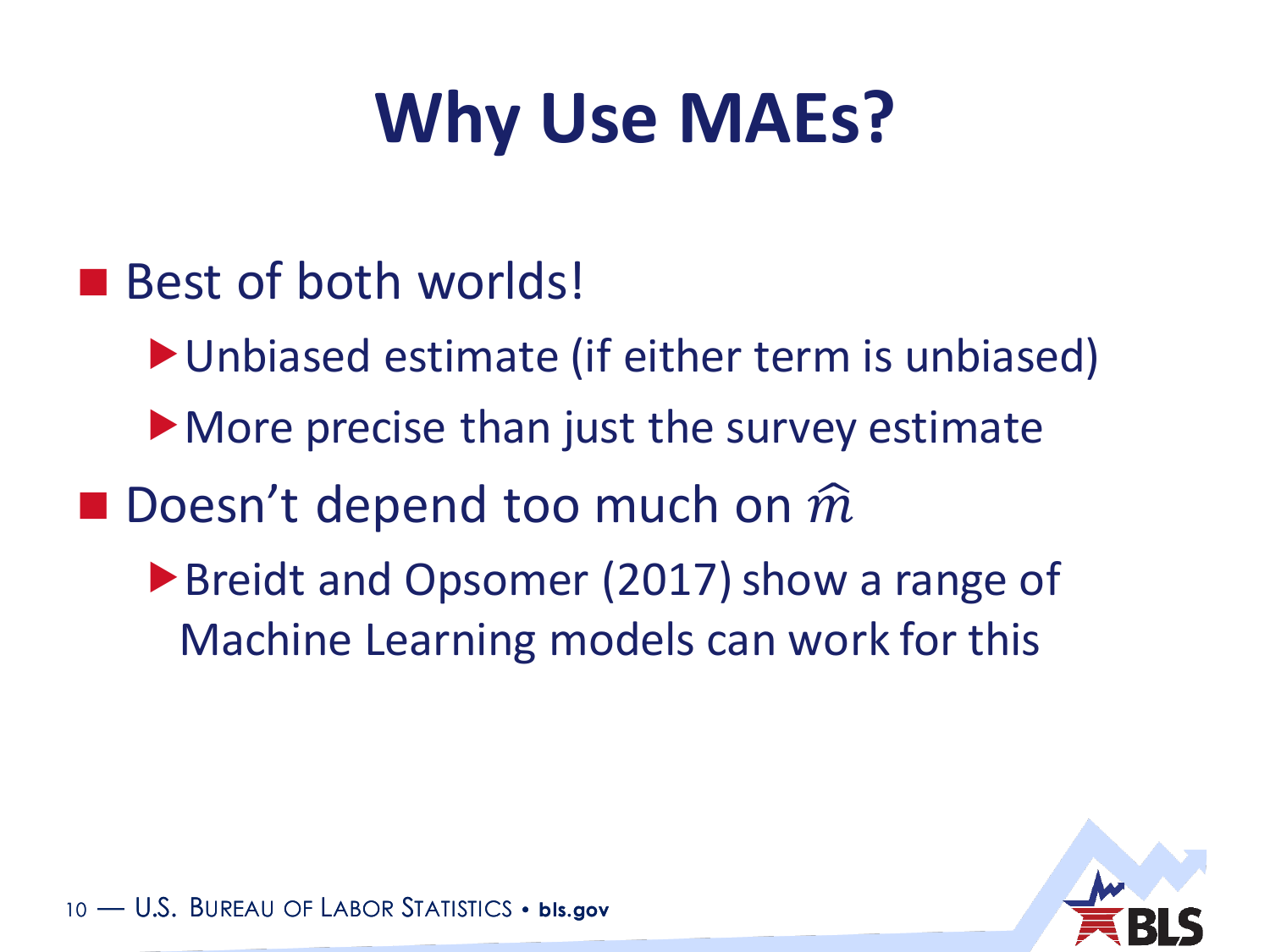## **Auxiliary Data Used**

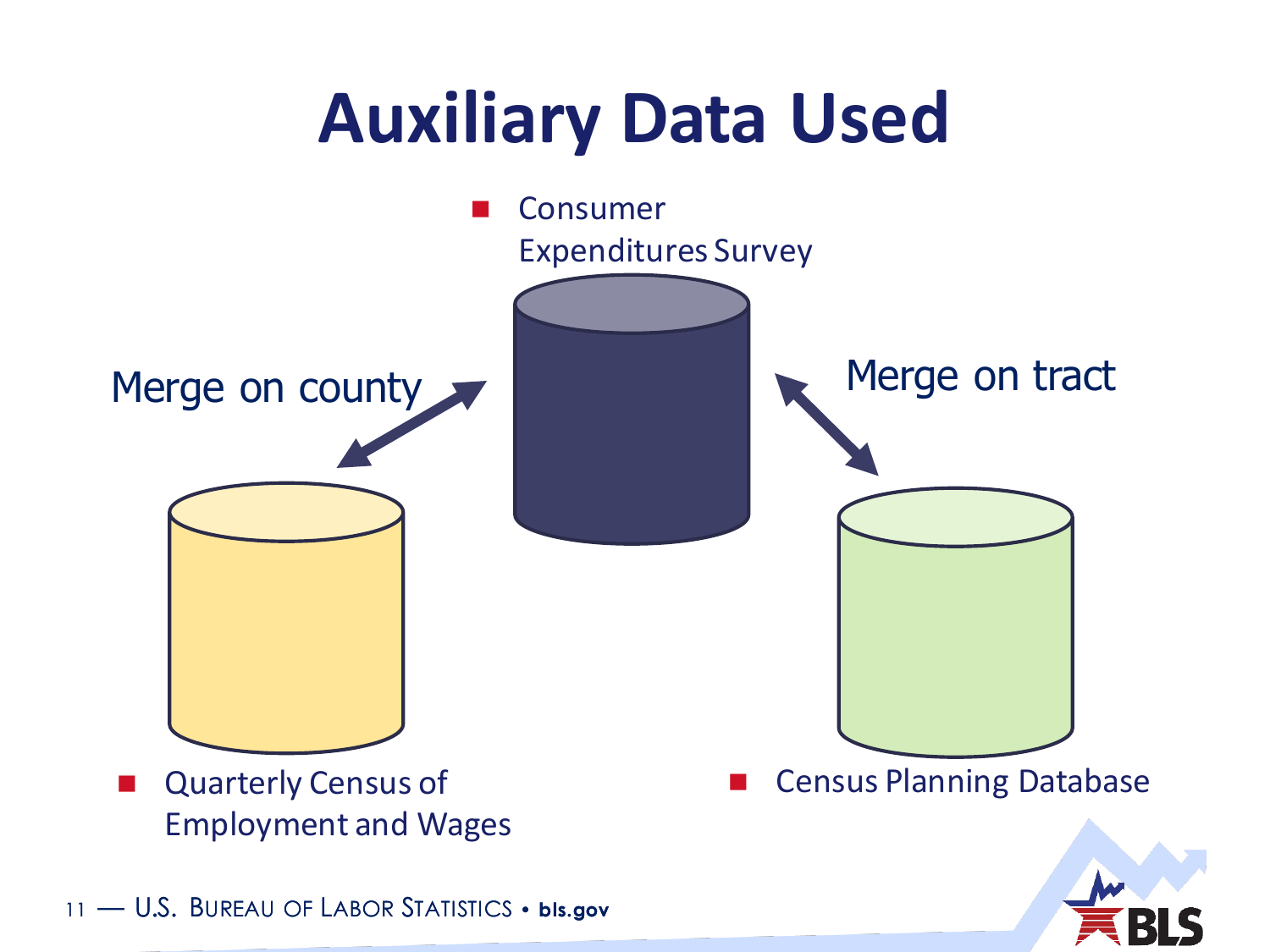## **Auxiliary Data Continued**

| Dataset          | N. Obs. | N. Vars. | Unit of Observation  |
|------------------|---------|----------|----------------------|
| <b>CEQ 2017</b>  | 29,872  | N.A.     | <b>Consumer Unit</b> |
| <b>CEQ 2018</b>  | 28,244  | N.A.     | <b>Consumer Unit</b> |
| <b>CEQ 2019</b>  | 26,462  | N.A.     | <b>Consumer Unit</b> |
| <b>CEQ 2020</b>  | 25,087  | N.A.     | <b>Consumer Unit</b> |
| <b>PDB 2019</b>  | 72,893  | 124      | <b>Census Tract</b>  |
| <b>PDB 2020</b>  | 72,893  | 124      | <b>Census Tract</b>  |
| <b>PDB 2021</b>  | 72,893  | 124      | <b>Census Tract</b>  |
| <b>QCEW 2017</b> | 3,190   | 44       | U.S. County          |
| <b>QCEW 2018</b> | 3,191   | 44       | <b>U.S. County</b>   |
| <b>QCEW 2019</b> | 3,191   | 44       | <b>U.S. County</b>   |
| <b>OCEW 2020</b> | 3,192   | 44       | <b>U.S. County</b>   |

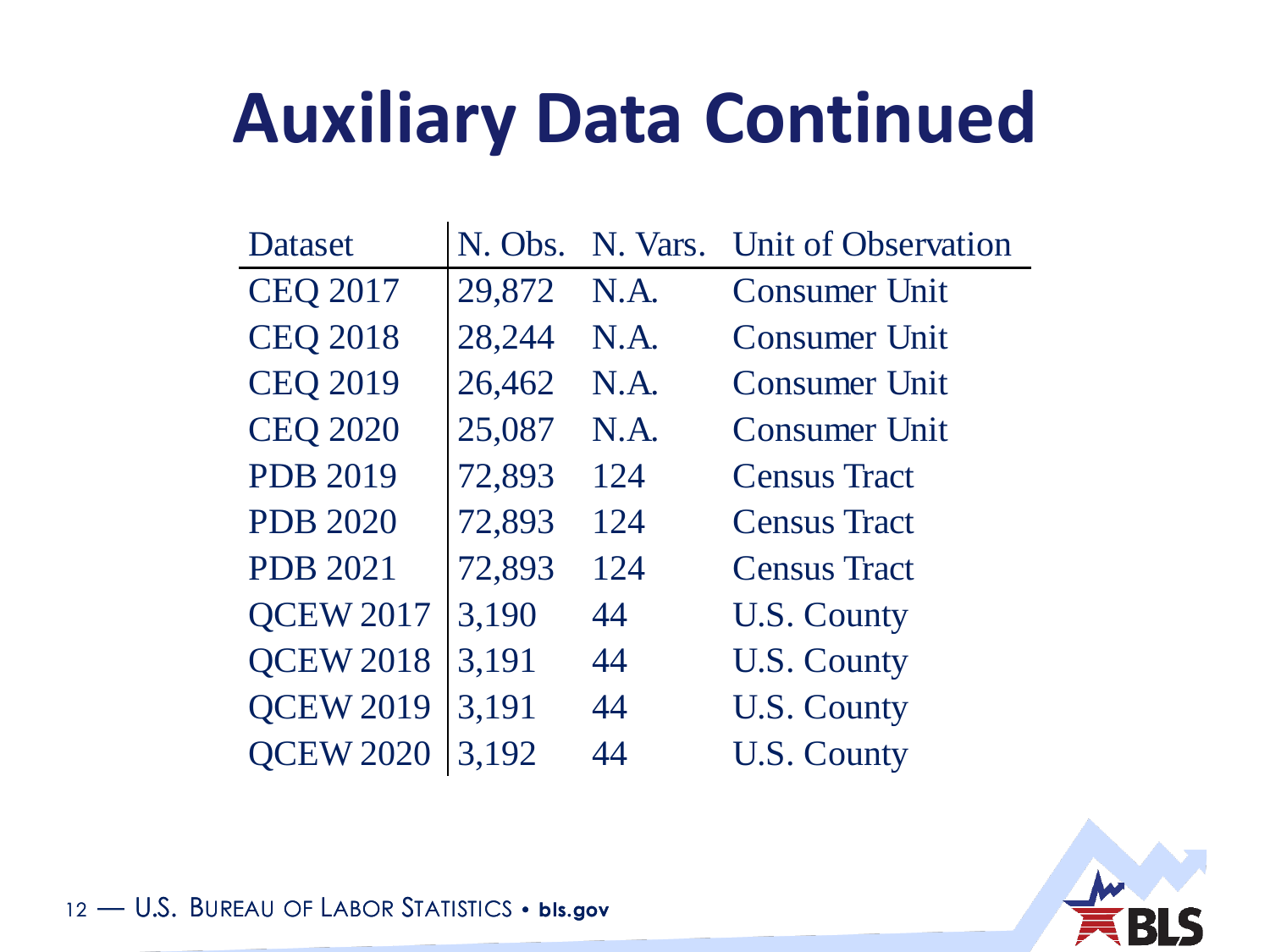## **Models Explored**

- Models
	- ▶ Gradient Boosting Machines
	- **Lasso**
	- **K-Nearest Neighbors**
- Evaluation metrics
	- ▶ Cross-validation RMSE
	- ▶ Comparison to existing estimates

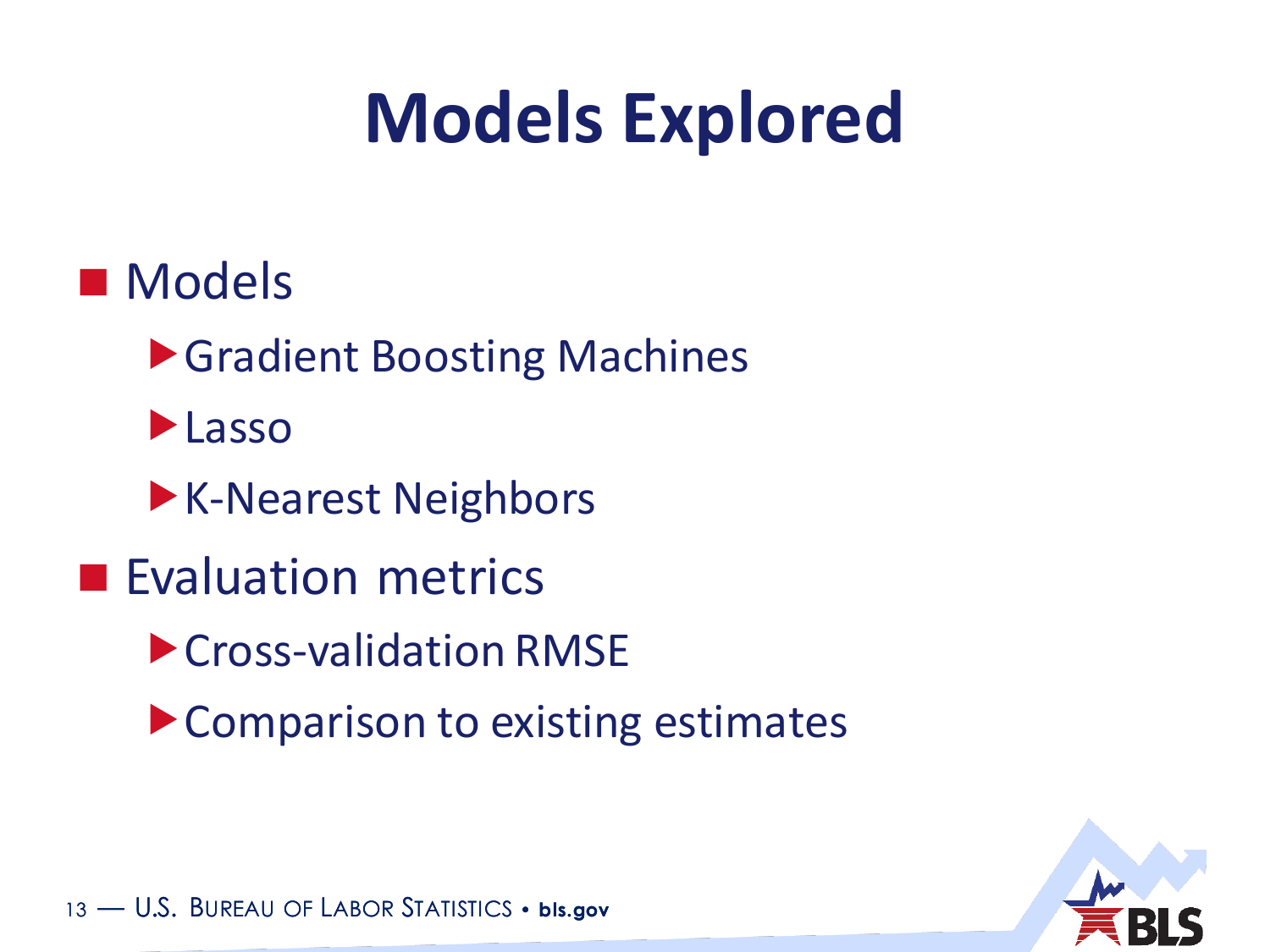## **Cross-Validation Errors**

| <b>5-fold Cross-Validation RMSE</b> |            |                |                  |            |                          |  |
|-------------------------------------|------------|----------------|------------------|------------|--------------------------|--|
| <b>Total</b>                        | Food       | Housing        | <b>Transport</b> | Health     | Entertain                |  |
| \$13,251.65                         | \$1,182.30 | \$3,587.82     | \$5,590.90       | \$1,346.13 | \$2,075.71               |  |
| \$14,004.36                         | \$1,320.54 | \$3,957.22     | \$5,580.79       |            | \$2,068.02               |  |
| \$13,551.45                         | \$1,219.20 | \$3,661.10     | \$6,307.92       |            | \$2,380.56               |  |
|                                     |            |                |                  |            |                          |  |
|                                     |            |                |                  |            |                          |  |
| <b>Total</b>                        | Food       | <b>Housing</b> | <b>Transport</b> | Health     | Entertain                |  |
| \$11,299.43                         | \$1,263.33 | \$3,585.88     | \$5,679.56       | \$1,358.37 | \$2,580.32               |  |
| \$12,479.09                         | \$1,446.52 | \$3,972.41     | \$5,661.81       | \$1,469.81 | \$2,574.83               |  |
| \$11,639.90                         | \$1,297.21 | \$3,693.67     | \$6,458.11       | \$1,414.44 | \$2,904.76               |  |
|                                     |            |                |                  |            |                          |  |
|                                     |            |                |                  |            |                          |  |
| <b>Total</b>                        | Food       | <b>Housing</b> | <b>Transport</b> | Health     | Entertain                |  |
| \$11,435.33                         | \$1,337.12 | \$3,675.72     | \$5,777.95       | \$1,510.45 | \$1,789.47               |  |
| \$12,433.45                         | \$1,502.79 | \$3,928.52     | \$5,761.16       | \$1,615.87 | \$1,795.59               |  |
| \$11,860.80                         | \$1,380.31 | \$3,837.14     | \$6,569.00       | \$1,569.00 | \$1,992.28               |  |
|                                     |            |                |                  |            | \$1,445.78<br>\$1,396.20 |  |

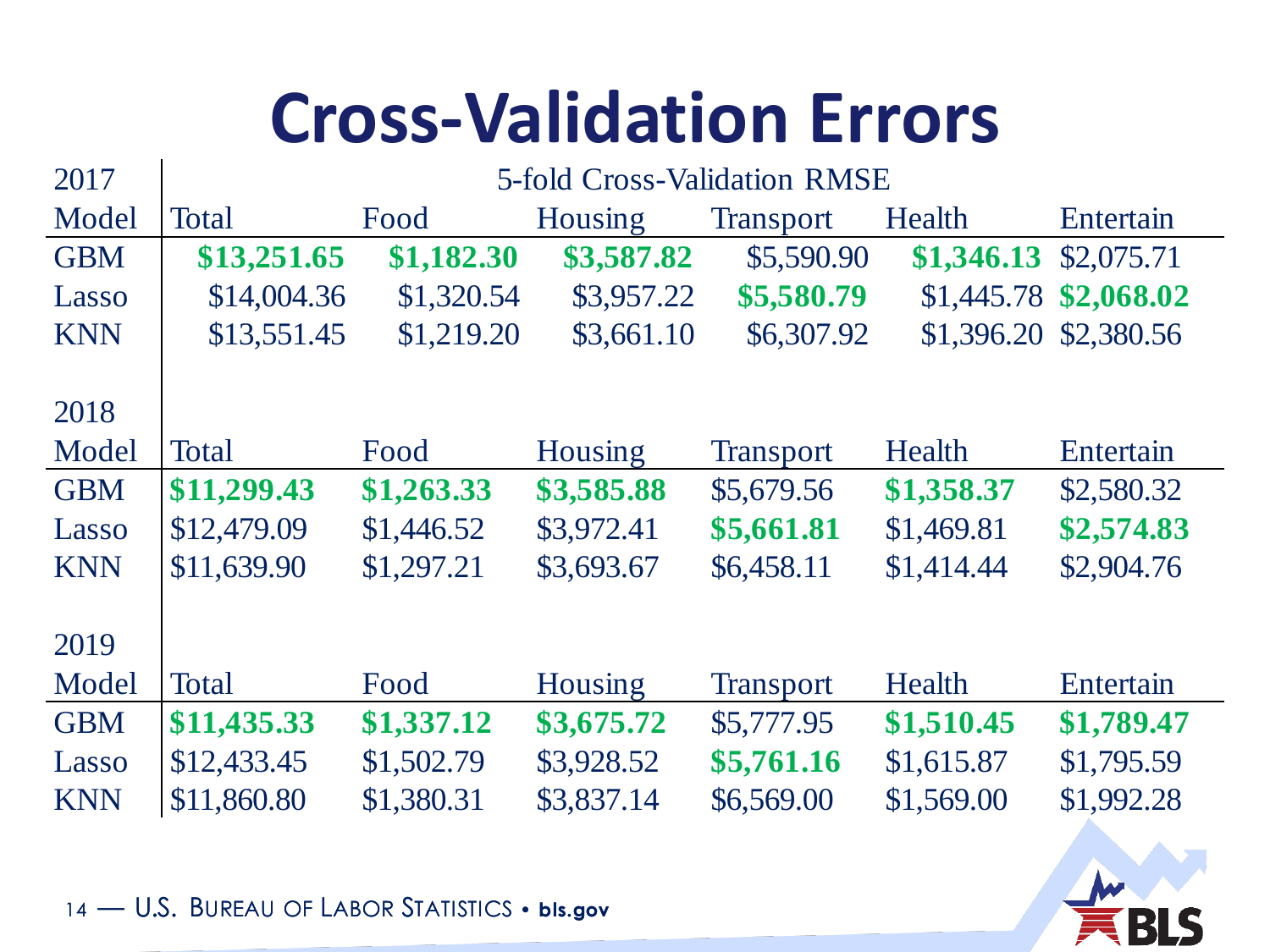### **Results**

Average Consumption Spending for US States 2017



2019







**Dollars** \$70,000 \$60,000 \$50,000 \$40,000

2020

2018



Dollars \$120,000 \$100,000 \$80,000 \$60,000 \$40,000

Source: US Bureau of Labor Statistics

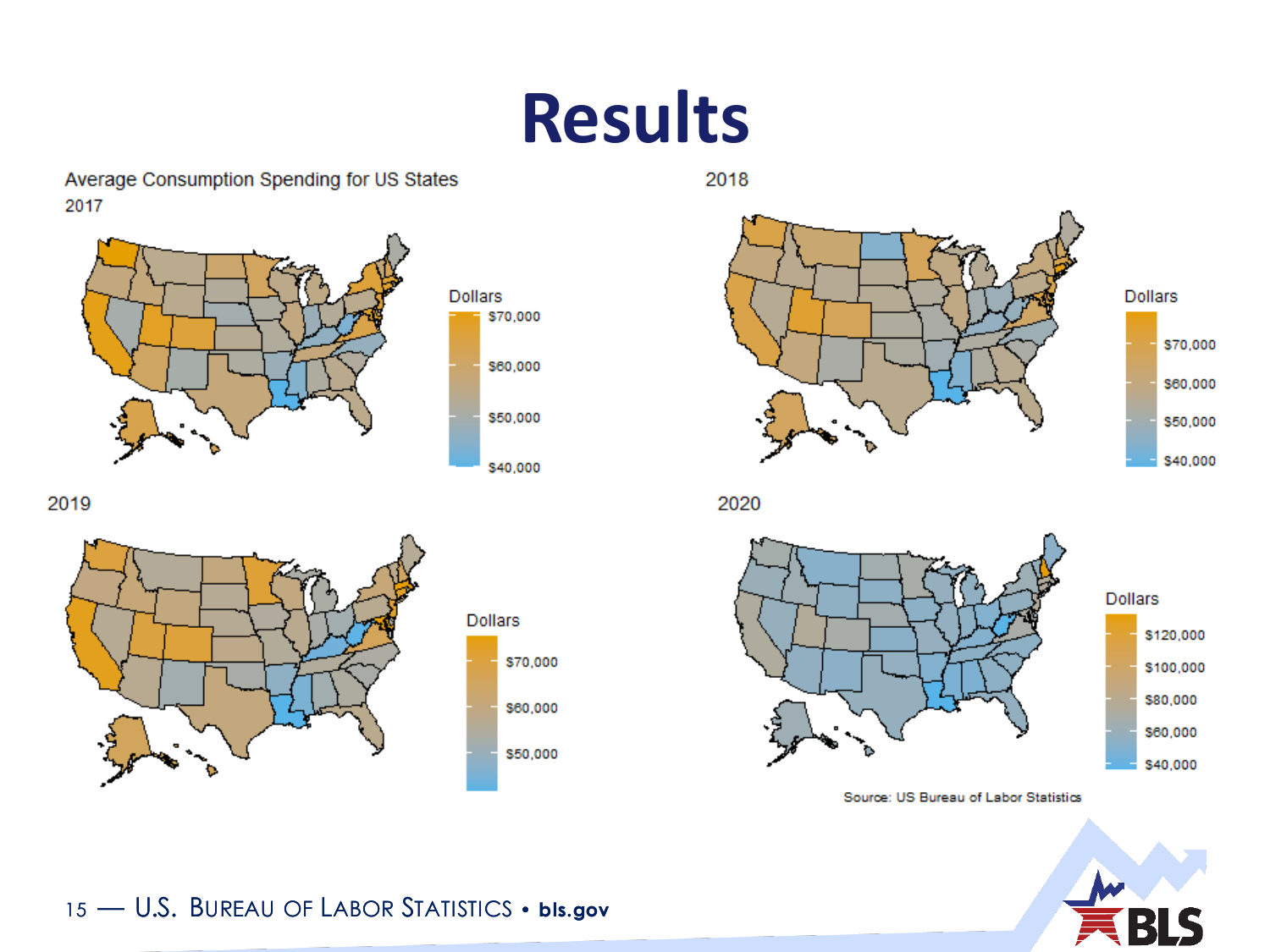## **State Weights Comparison**

|                   | <b>Total</b> | Food    | <b>Housing</b> | <b>Transport</b> | <b>Health</b> | <b>Entertain</b> |
|-------------------|--------------|---------|----------------|------------------|---------------|------------------|
| <b>California</b> |              |         |                |                  |               |                  |
| 2017              | 107.62%      | 104.64% | 107.75%        | 113.14%          | 110.17%       | 110.17%          |
| 2018              | 104.88%      | 101.37% | 107.19%        | 105.78%          | 103.94%       | 114.34%          |
| 2019              | 107.85%      | 103.83% | 111.99%        | 112.95%          | 104.68%       | 113.00%          |
| <b>Florida</b>    |              |         |                |                  |               |                  |
| 2017              | 107.62%      | 100.54% | 107.29%        | 116.21%          | 106.49%       | 143.19%          |
| 2018              | 105.50%      | 100.52% | 107.57%        | 116.70%          | 111.17%       | 103.90%          |
| 2019              | 101.66%      | 98.70%  | 103.12%        | 115.58%          | 105.75%       | 98.85%           |
| <b>New Jersey</b> |              |         |                |                  |               |                  |
| 2017              | 90.29%       | 93.52%  | 91.38%         | 87.95%           | 92.40%        | 89.57%           |
| 2018              | 93.57%       | 95.06%  | 93.38%         | 104.06%          | 101.43%       | 106.38%          |
| 2019              | 97.31%       | 100.16% | 96.54%         | 101.20%          | 97.91%        | 102.36%          |
| <b>New York</b>   |              |         |                |                  |               |                  |
| 2017              | 111.40%      | 101.23% | 103.51%        | 115.79%          | 99.98%        | 113.55%          |
| 2018              | 97.81%       | 96.33%  | 98.59%         | 108.40%          | 94.23%        | 95.10%           |
| 2019              | 98.89%       | 102.11% | 100.06%        | 103.91%          | 103.33%       | 94.65%           |
| <b>Texas</b>      |              |         |                |                  |               |                  |
| 2017              | 103.48%      | 100.94% | 104.16%        | 105.21%          | 106.34%       | 99.99%           |
| 2018              | 99.76%       | 100.80% | 99.81%         | 102.52%          | 99.79%        | 100.85%          |
| 2019              | 99.05%       | 101.93% | 101.78%        | 98.43%           | 97.91%        | 108.19%          |

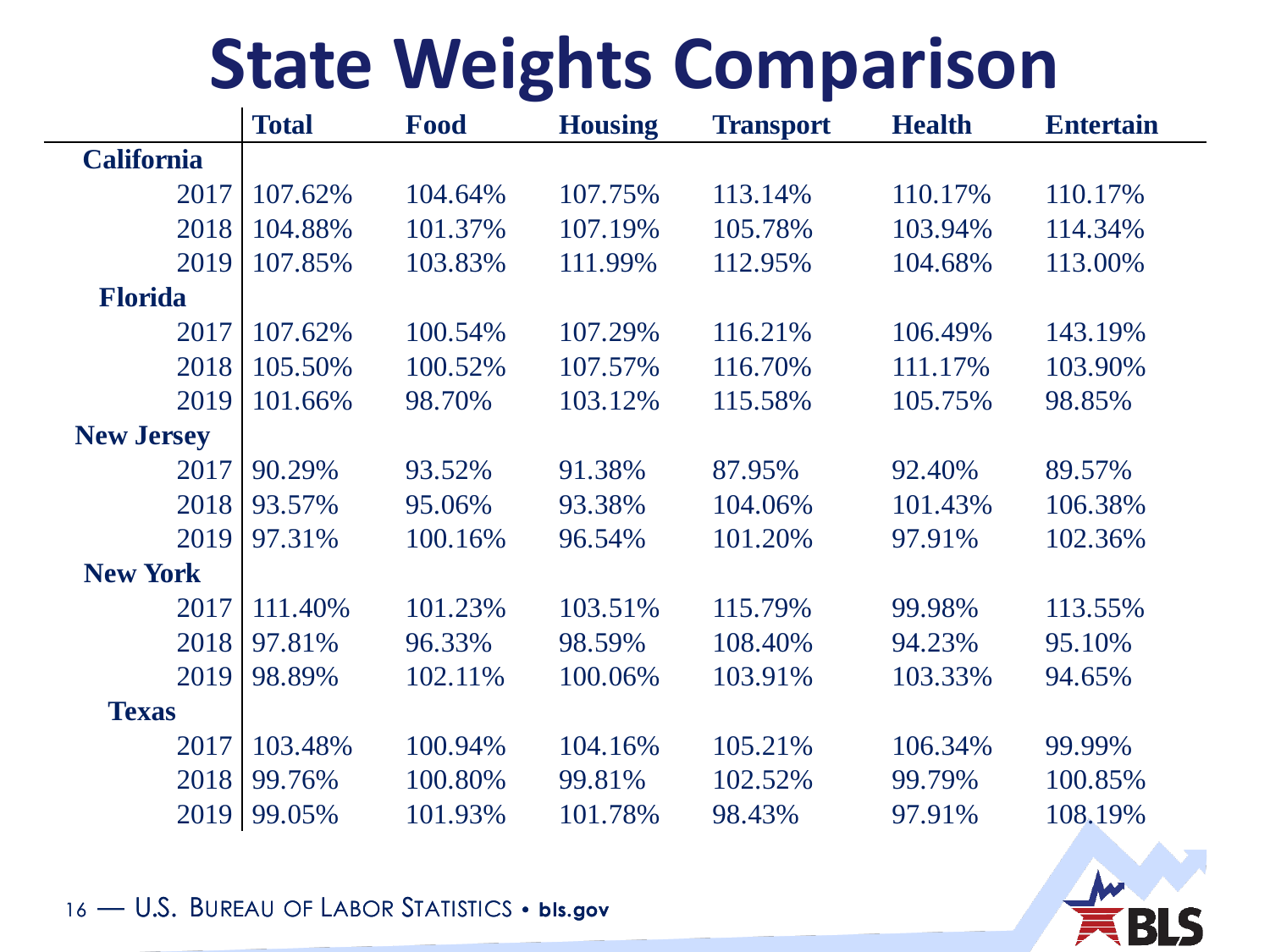## **Limitations**

- Models aren't very accurate (high RMSE)
- High year-to-year volatility (weird results)
- Lack of auxiliary data
- We didn't calculate variances